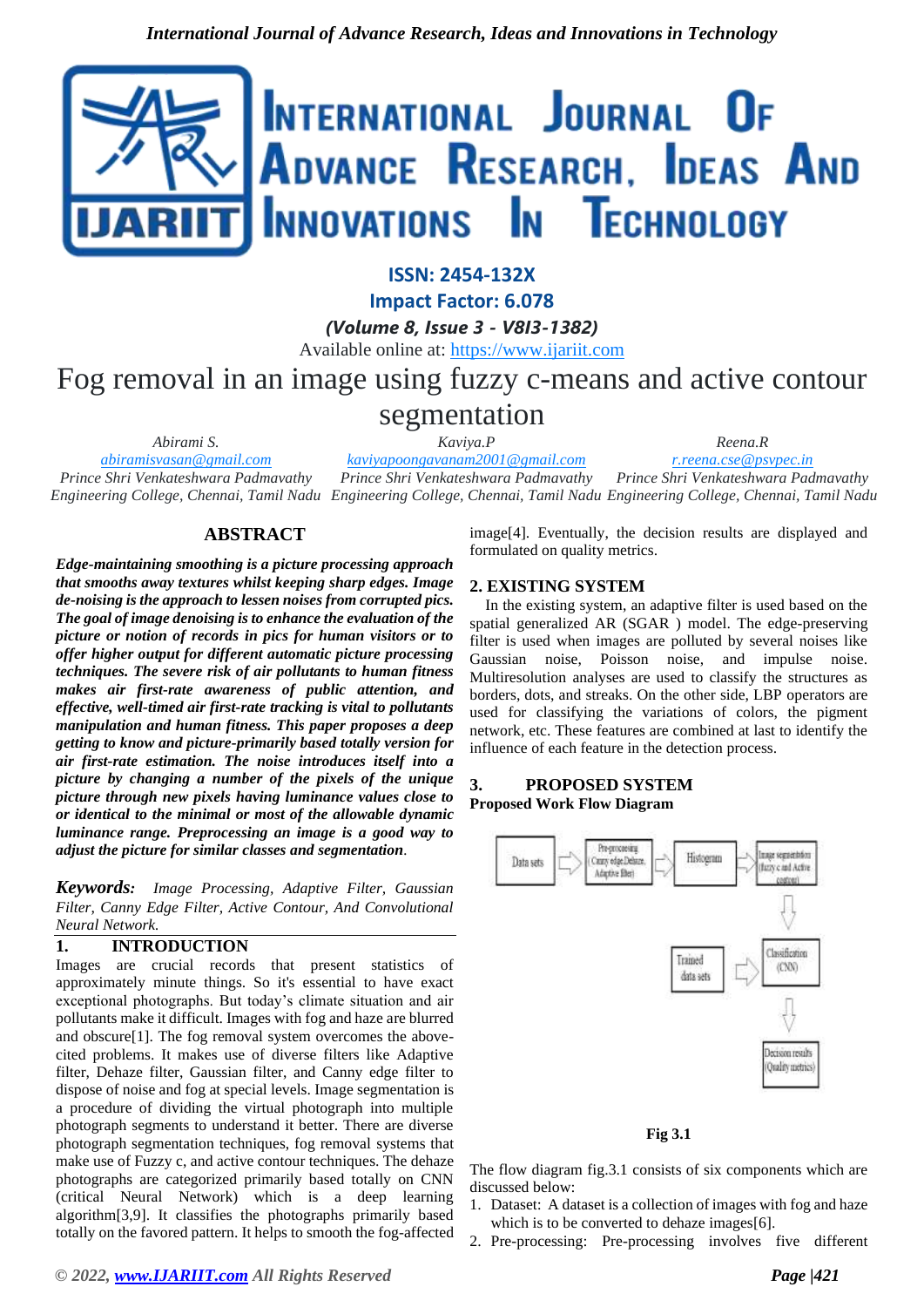# *International Journal of Advance Research, Ideas and Innovations in Technology*

algorithms namely converting to a grayscale image, adaptive filter, Gaussian filter, Canny edge filter, and dehaze filter.

- 3. Histogram: Histogram equalization is a method that uses an image's histogram for contrast adjustment in image processing.
- 4. Image segmentation: Image segmentation is used to divide the digital image into multiple segments.
- 5. Classification: Using the CNN algorithm, fog-removed images are classified.
- 6. Decision results: The final decision results are given based on Quality metrics.

### **4. DATA COLLECTION AND PREPROCESSING**

Information Collection is perhaps the main errand in building an AI model. It is the social affair of errand-related data dependent on some focused factors to investigate and create some significant results. In any case, a portion of the information might be uproarious, for example, may contain mistaken qualities, inadequate qualities, or inaccurate qualities. Subsequently, it is necessary to handle the information before breaking it down and going to the outcomes. Information pre-handling should be possible by information cleaning, information change, and information determination[5]. Here we collect images of fog, mist, and haze. These digital images are converted into grayscale images. Grayscale images are easy for computational processes. Using the filters mentioned in chapter 1, fog and haze is removed. The fig.4.1 is the input image in which the fog and hazed should be removed.





## **4.1 Adaptive filter**

An adaptive filter is used to remove noise and obscure parts of an image. The fig.4.1.1 is the filtered image of the input image. The image is gray to identify features better while using the CNN algorithm RGB images show various color contrast which is difficult to process.



**Fig.4.1.1**

#### **4.2 Gaussian filter**

A Gaussian filter is used for the purpose of removing Gaussian noise. Gaussian noise is introduced in an image due to low light conditions. The adaptive filtered image is then filtered to remove gaussian noises. The fig.4.2.1 is the Gaussian filtered images.



**Fig.4.2.1**

#### **4.3 Canny Edge filter**

Canny edge filter is one of the best edge detection techniques which preserves the edges of an image. Using this technique helps to minimize the number of images to be analyzed. Edge preservation is necessary for the reason that various objects are identified easily. The fig.4.3.1 is the Canny edge filtered image of the given input image.



**Fig.4.3.1**

## **5. HISTOGRAM**

A histogram is a graphical illustration that organizes a set of data points into user-specific levels. Fig. 5.1 shows the levels of fog in the grayscale image.